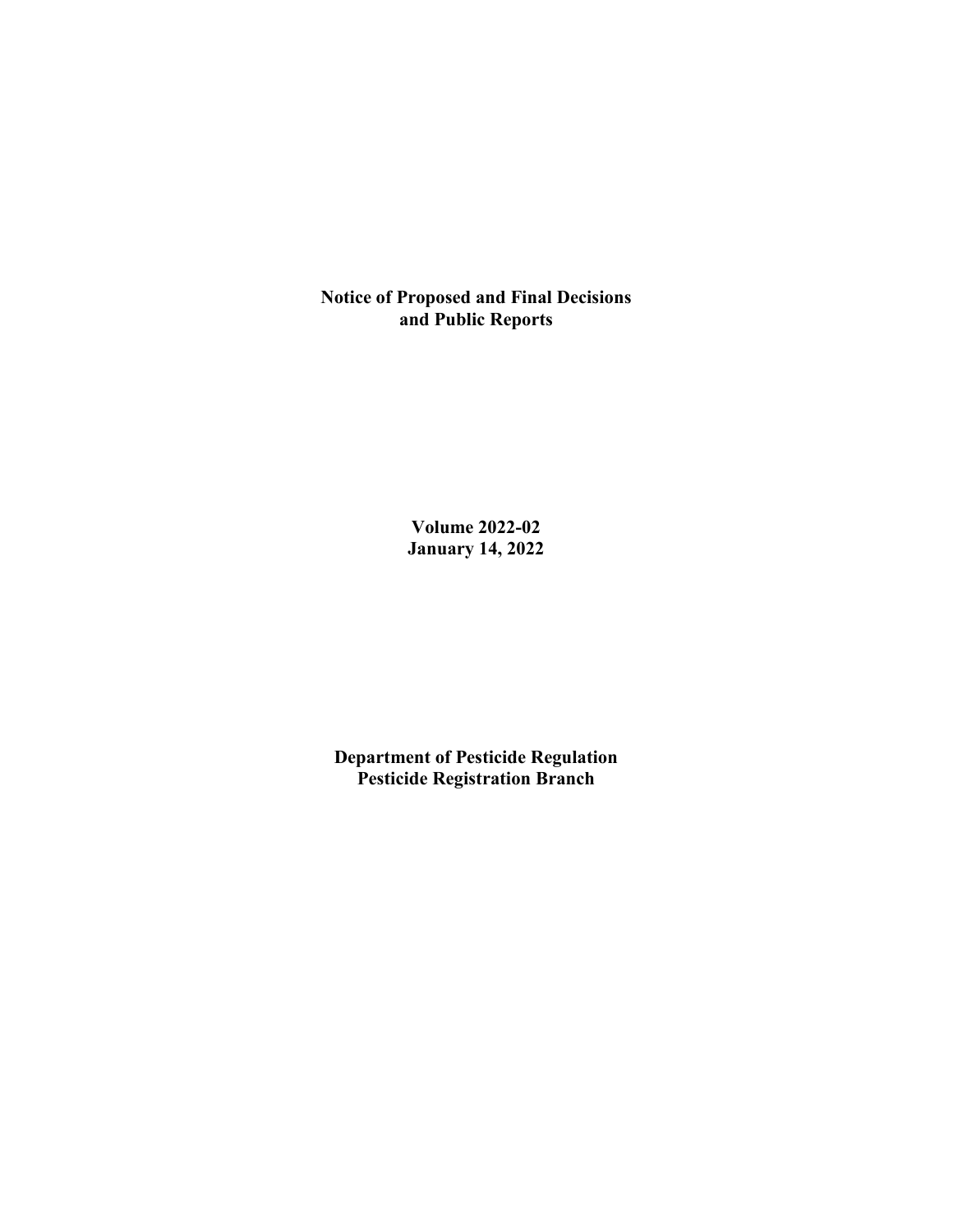# **NOTICE OF FINAL DECISIONS TO REGISTER PESTICIDE PRODUCTS AND WRITTEN EVALUATION**

Pursuant to Title 3, California Code of Regulations section 6255, the Director of the Department of Pesticide Regulation (DPR), files this Notice of Final Decisions to Register Pesticide Products with the Secretary of the Resources Agency for posting. This notice must remain posted for a period of 30 days for public inspection. Between the time DPR posts a proposed registration decision for public comment and DPR makes a final decision regarding the product, nonsignificant changes may be made to the product label (e.g., revising the product name, changing a master label to an end-use marketing label, correcting typographical errors). If the changes are not significant, DPR will not re-notice the product for public review and comment. However, if significant changes are made to the product label that substantially affect DPR's analysis on direct or indirect significant adverse environmental or human health impacts that can reasonably be expected to occur from the proposed decision, DPR will re-notice the product label for public review and comment.

In addition, for any product that is posted proposed to register as a conditional registration, the registrant may address the conditions of registration by providing the appropriate data or modifying the product label (e.g., remove use site, add "not for use in California" to a use site) during the posting period. If the registrant adequately addresses the conditions of registration during the posting period and the resulting change to the product label is not significant such that DPR must re-post the product label for review and public comment, DPR will post the product below, but will no longer have a "conditional" designation by the registration type.

For information about submitting a request for any documents related to this notice, please visit [https://www.cdpr.ca.gov/public\\_r.htm.](https://www.cdpr.ca.gov/public_r.htm)

To view the public report that was issued when the product was proposed for registration, click on the hyperlinked Tracking Number for the product.

## *Tracking Number with hyperlink to public report – (EPA Registration Number) Applicant / Brand Name*

[297167](https://www.cdpr.ca.gov/docs/registration/nod/public_reports/297167.pdf) - (3008 - 101) KOPPERS PERFORMANCE CHEMICALS, INC. MP200-A USE: FUNGICIDE - FOR THE CONTROL OF FUNGAL DECAY OF WOOD PRODUCTS SUCH AS LUMBER, TIMBERS, LANDSCAPE TIES, DOCKS, WALKWAYS, AND WOOD **SHINGLES** TYPE: SECTION 3 REGISTRATION - ACTIVE INGREDIENT(S): COPPER CARBONATE, BASIC TEBUCONAZOLE CAS NUMBER(S): 1184-64-1 , 107534-96-3 , 80443-41-0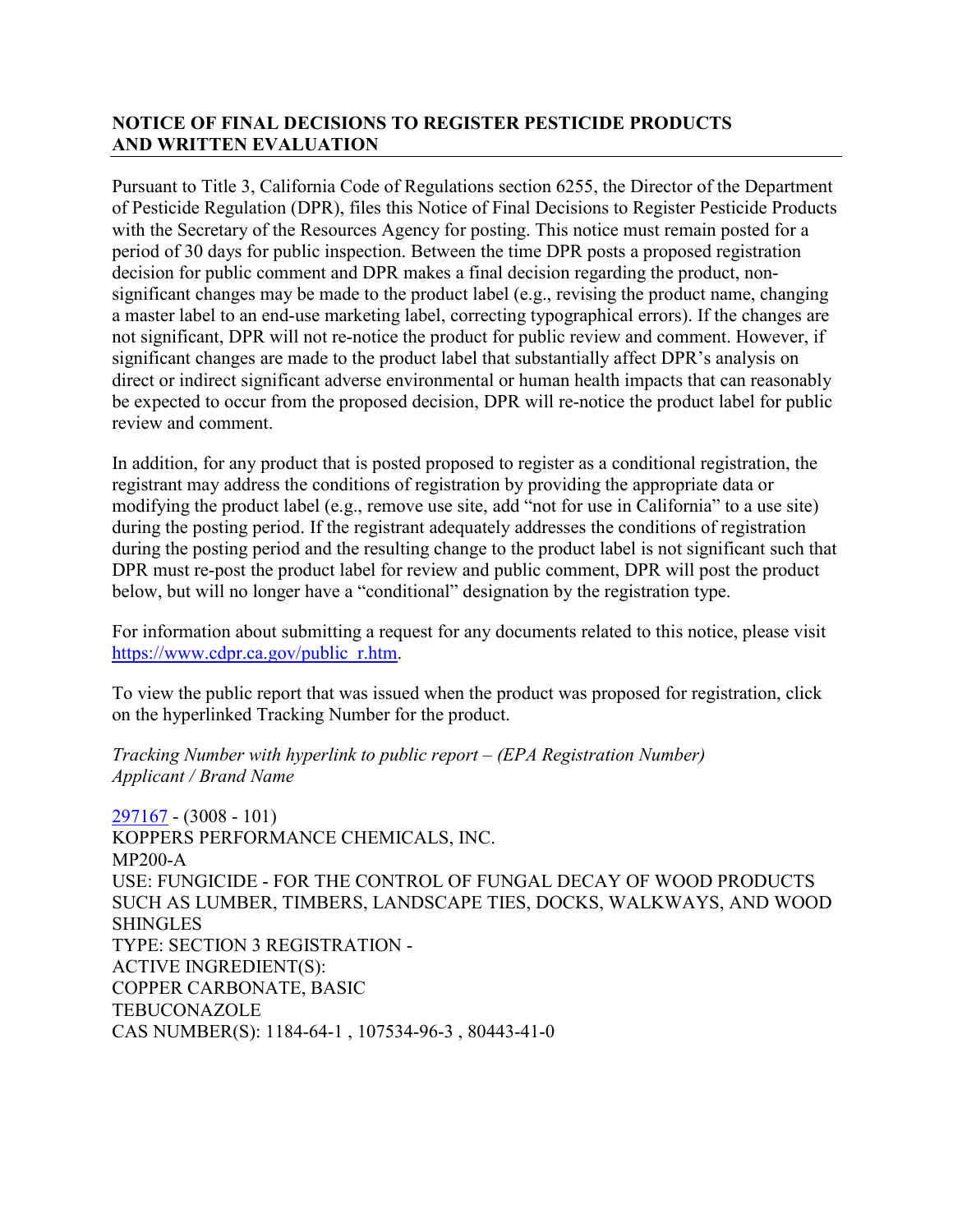# **Notice of Final Decisions to Register (Continued) Page 2**

#### **Written Evaluation**

Pursuant to Title 3, California Code of Regulations section 6254, this notice includes a written evaluation of significant environmental points raised in comments submitted during the review and comment period required by Title 3, California Code of Regulations section 6253 for any of the products listed above.

## **DPR received no comments on the above listed products.**

*Original signed by Tulio Macedo 01/12/2022*

 Tulio Macedo, Chief Pesticide Registration Branch

Dated